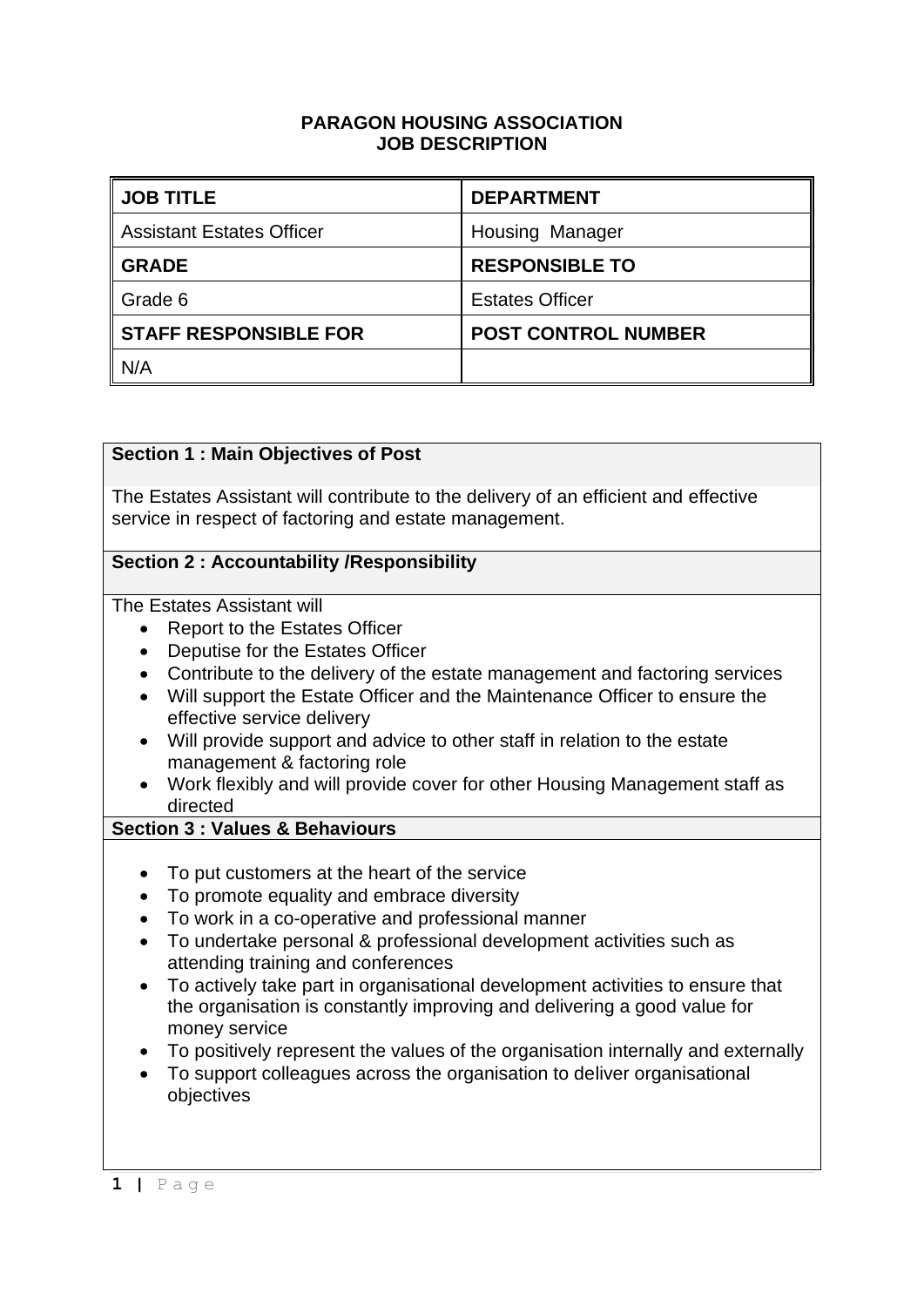### **Section 3 : Principal Duties**

This is not a definitive list and may be subject to change in line with business requirements.

# **a. Performance Management**

- To contribute to meeting team performance management targets
- To ensure the Estates Team consistently achieves performance management targets
- To contribute to the development of performance systems to ensure effective reporting of performance
- To contribute to monitoring and reporting on team performance and to make suggestions on improvement measures

### **b. Team Role & Development**

- To work within the Team to implement a team action plan and work schedules
- To contribute to the delivery of training to colleagues on estate management and factoring issues

#### **c. Service Delivery**

- To provide a visible on site presence and ensure a good standard of estate management including taking proactive steps where standards are not being met
- To ensure that health and safety standards and requirements are met
- Take appropriate tenancy enforcement action as required
- Liaise with other stakeholders on actions relating to non Association properties and wider environment
- Identify estate and property defects and diagnose and order minor repairs or refer to technical officer for guidance/inspection
- Post inspect minor repairs for quality
- To process rechargeable repair accounts where appropriate
- To undertake regular estate management inspections are completed, recorded and actions taken
- To deal with enquiries from service users and other stakeholders on estate management issues (including queries on owners charges) including recording these, taking and recording appropriate action (including raising repairs on the housing system), outcomes monitored, customers advised of outcomes.
- Carry out visits and inspections in relation to tenancy changes
- Carry out accompanied viewings with prospective tenants
- To deal with Alteration to Property requests
- To implement the Association's complaints policy as required including recording and making direct responses to complaints
- To implement the Association's Factoring Policy & Procedures
- To contribute to the preparation of accurate factoring accounts and ensuring issued on time
- Provide advice to owners on all aspects of the factoring service and owners